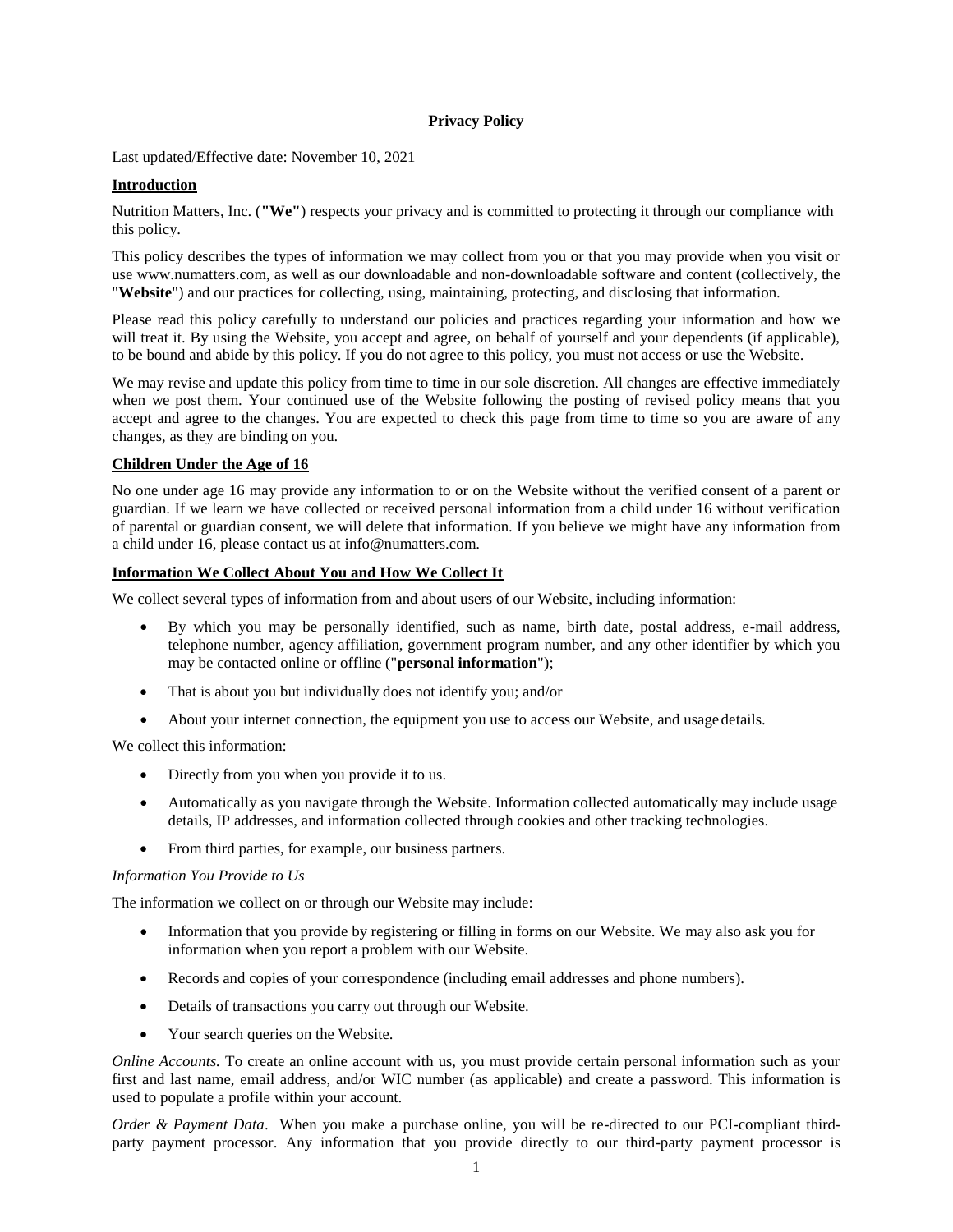governed by their privacy policy, not this Policy. We do not receive your credit card, debit card or other financial information when you make a payment- such information is provided directly to our payment processor. However, we do receive information about your purchase and your contact information (*e.g.* name, email address, mailing address, phone number), and we will keep a record of your purchases.

*User Contributions.* You also may provide information to be published or displayed (hereinafter, "**posted**") on public areas of the Website, or transmitted to other users of the Website or third parties (collectively, "**User Contributions**"). Please be aware that no security measures are perfect or impenetrable. Additionally, we cannot control the actions of other

users of the Website with whom you may choose to share your User Contributions. Therefore, we cannot and do not guarantee that your User Contributions will not be viewed by unauthorized persons.

*Information We Collect Through Automatic Data Collection Technologies*

*What types of online tracking mechanisms do we use?* We may use cookies, web beacons, pixel tags and other tracking technologies (collectively "Cookies") on our Website.

*What are cookies and web beacons / pixel tags?* A cookie is a small text file that our Website saves onto your computer or device when you use the Website that provides us certain information about your activities. Cookies allow the Website to remember your actions and preferences and recognize you or your browser, along with some information you provided. Web beacons / pixel tags are small graphics on a webpage that monitor your activity when viewing a webpage.

*Why do we collect Cookies?* We use Cookies to:

- make our Website function properly;
- provide personalized experiences;
- tailor our interactions with you;
- help with our marketing efforts;
- provide us with valuable data and statistics about the usage and effectiveness of our Website and to help us improve our Website; and
- help us improve our services.

*What type of information do Cookies collect?* The Cookies on our Website may collect information such as:

- IP addresses assigned to the computers and other devices you use;
- your internet service provider;
- device ID number:
- approximate geographic location;
- browser type;
- Website pages visited;
- websites you access before and after visiting the Website, and
- data related to how and when you use the Website.

*How long do Cookies last?* A Cookie can either be a "session" Cookie or a "persistent" Cookie. Session Cookies exist only for so long as you are visiting the applicable Website and are typically deleted when you exit your web browser. Persistent Cookies exist for a set period of time, for example, up to several months or years. Each time you visit a website that has implemented a persistent Cookie, the persistent Cookie is renewed, and that Cookie will remain active until its predetermined expiration date. You can manually delete persistent Cookies through your browser settings.

*First and Third-party Cookies.* Cookies may either be "first-party" or "third-party" Cookies. A first-party Cookie allows your web browser to talk to the actual website that you are visiting. A third-party Cookie allows your web browser to talk to a third-party website, such as the source of an ad that appears on the website you are visiting or a third-party analytics provider. We may not have control over how a third-party uses information collected through third-party Cookies.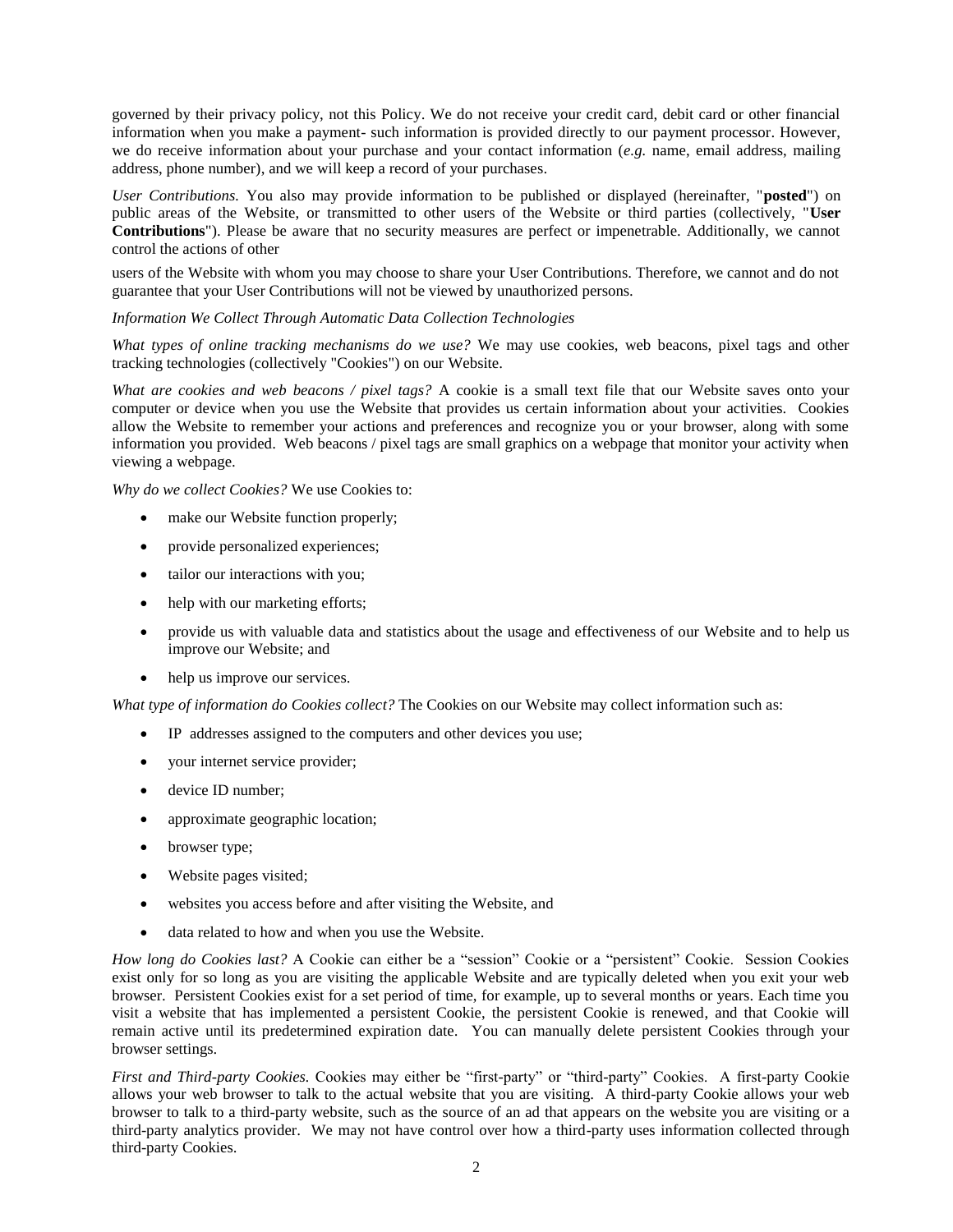*How do you manage Cookies or opt-out?* Most browsers automatically accept cookies. You can disable this function by changing your browser settings, but disabling cookies may impact your use and enjoyment of the Website. Not all features or functions of the Website may work properly if you disable Cookies. You cannot disable all Cookies, such as Cookies that are essential to the functioning of the Website.

# **CALIFORNIA'S "DO-NOT-TRACK" REQUIREMENT. WE CURRENTLY DO NOT HONOR "DO NOT TRACK" REQUESTS.**

### **Marketing Communications**

If you provide your email address to us, you understand that we may send you emails, including marketing emails. We may use third-party providers to deliver communications to you. You may opt-out of marketing emails by using the unsubscribe link in the email or contacting us at info@numatters.com with "Unsubscribe" in the subject line. Opting out of marketing communications does not opt you out of communications about your account or transactions.

# **How We Use Your Information**

We use information that we collect about you or that you provide to us, including any personal information:

- To present our Website and its contents to you.
- To communicate with you and provide you with information, products, or services that you request from us or may be of interest to you.
- To provide you with notices about your account or purchases.
- To send you promotions or market our products and services.
- For management of our Website, such as troubleshooting problems, improving the content and functionality of our Website, and statistical and other analyses of the Website.
- To carry out our obligations and enforce our rights arising from any contracts entered into between you and us, including for billing and collection.
- To notify you about changes to our Website or any products or services we offer or provide though it.
- To allow you to participate in interactive features on our Website.
- In any way we may describe when you provide the information.
- To fulfill any purpose for which you provide it.
- For any other purpose with your consent.

#### **Use and Disclosure of De-Identified/Aggregated Information**

We may collect, use, share, transfer and otherwise process de-identified and aggregated information that we receive or create for any purposes in its sole discretion, in compliance with applicable laws. We are the sole and exclusive owner of such de-identified and aggregated information, including if we de-identify personal information so that it no longer considered personal information under applicable laws.

#### **Disclosure of Personal Information**

We may disclose personal information that we collect or you provide as described in this privacy policy:

- To our subsidiaries and affiliates.
- To contractors, service providers, partners and other third parties we use to support our business.
- To a buyer or other successor in the event of a merger, divestiture, restructuring, reorganization, dissolution, or other sale or transfer of some or all of our assets, whether as a going concern or as part of bankruptcy, liquidation, or similar proceeding.
- In other way we may describe when you provide the information.
- To fulfill any purpose for which you provide it.
- For any other purpose with your consent.

We may also disclose your personal information: